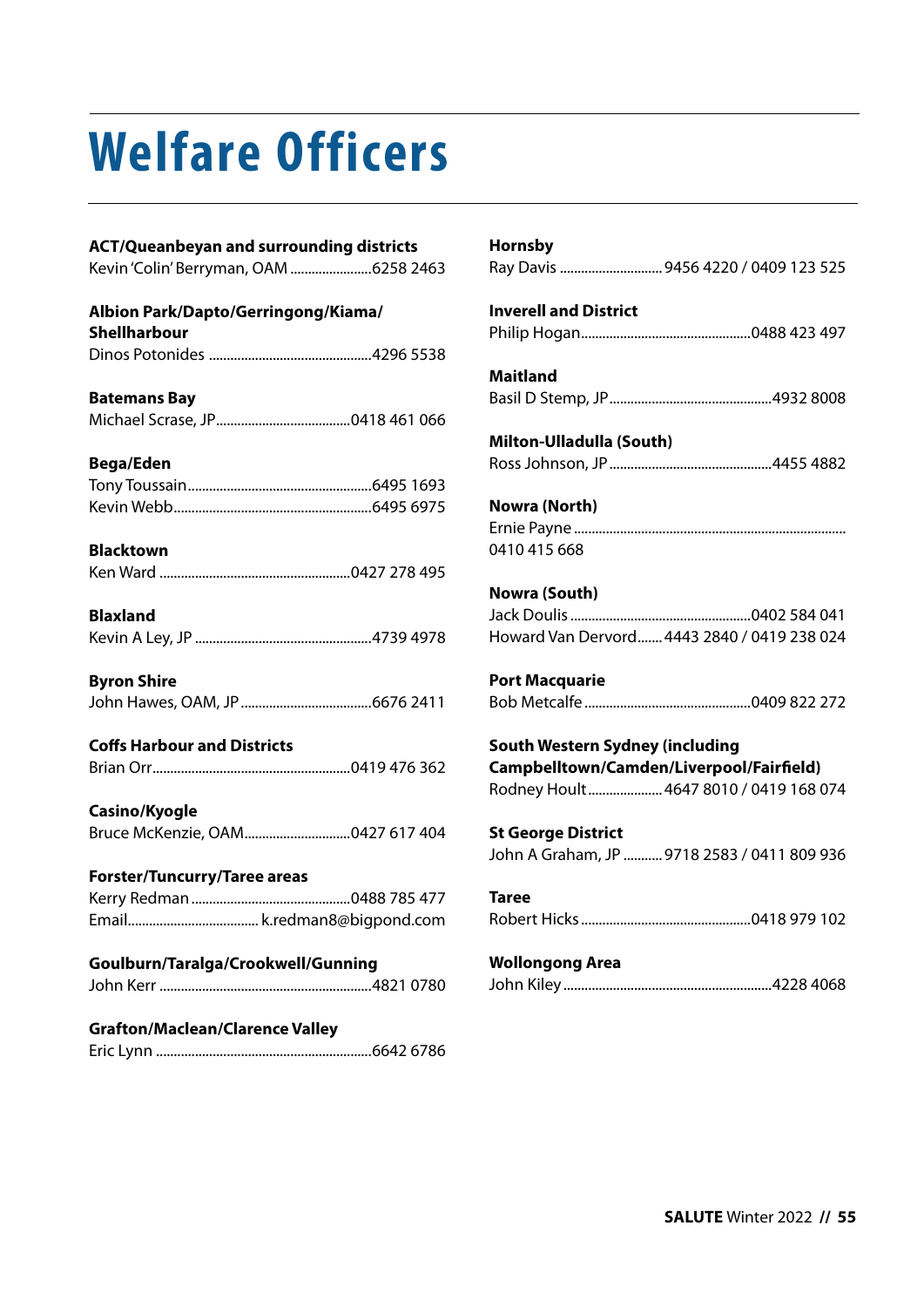# **Social & Welfare Clubs**

#### **Blacktown & District TPI Social & Welfare Club**

| President:                 | Malcolm Botfield   | 9872 2594    | malbotfield@hotmail.com       |
|----------------------------|--------------------|--------------|-------------------------------|
| <b>Snr Vice-President:</b> | Ron Blakely        | 0411 131 849 | rjb176@hotmail.com            |
| Jnr Vice-President:        | lan Brady          | 96268823     | ibrady@bigpond.net.au         |
| <b>Honorary Secretary:</b> | Kerrie Cooper      | 4739 3074    | ked46@bigpond.com.au          |
| <b>Asst Secretary:</b>     | Kaye Shannon       | 0408 714 667 | kandkshannon@bigpond.com      |
| Treasurer:                 | Alan Jones         | 8678 3321    | alanejones3@yaho.com          |
| <b>Asst Treasurer:</b>     | Lynne Northey      | 9872 1751    | lanceandlynne@optusnet.com.au |
| Welfare Officers:          | Vacant             |              |                               |
| Asst Welfare Officer:      | <b>Phil Hincks</b> | 0414761032   | phil.hincks@gmail.com         |
| Asst Welfare Officer:      | lan Brady          | 96268823     | ibrady@bigpond.net.au         |
| Social Secretary:          | Lance Northey      | 9872 1751    | lanceandlynne@optusnet.com.au |
| Grants Officer:            | John Davison       | 96367279     | davoddg38@gmail.com           |
| Committee:                 | <b>Ted Cooper</b>  | 4739 3074    | ked46@bigpond.com.au          |
| Committee:                 | Ken Ward           | 0427 278 495 | Kennethbettyward@bigpond.com  |

The Club meets on the first Thursday of each month at 1.00pm at Blacktown RSL Club, 2nd Avenue, Blacktown. New members are welcome.

#### **Hornsby & District TPI Social & Welfare Club**

| President:              | Ray Davis         | 9456 4220 / 0409 123 525 |
|-------------------------|-------------------|--------------------------|
| Hon. Secretary:         | Rod White AM RFD. | 0419 477 179             |
| Hon. Treasurer:         | Dave Coleman      | 9499 9976                |
| <b>Welfare Officer:</b> | Ray Davis         | 9456 4220 / 0409 123 525 |
| Hon. Welfare Officer:   | Roslyn Hutchinson | 9489 3204                |

The Club meets the first Tuesday of each month (except November and January) at 1.00pm at the Hornsby Memorial Hall, 2 High Street, Hornsby.

#### **Illawarra TPI Social & Welfare Club**

| President:       | John Kiley          | 4228 4068 |
|------------------|---------------------|-----------|
| Vice-President:  | <b>Bruce Writer</b> | 4285 0829 |
| Secretary:       | <b>Geoff Hicks</b>  | 4423 2979 |
| Treasurer:       | <b>Robin Kiley</b>  | 4228 4068 |
| Committee:       | lan Pascoe          |           |
| Welfare Officer: | Dinos Potonides     | 4296 5538 |

The Club meets on the third Monday of each month at 11.00 am at Wollongong City Diggers, Cnr Church and Burelli Streets, Wollongong.

**56 //** Winter 2022 **SALUTE**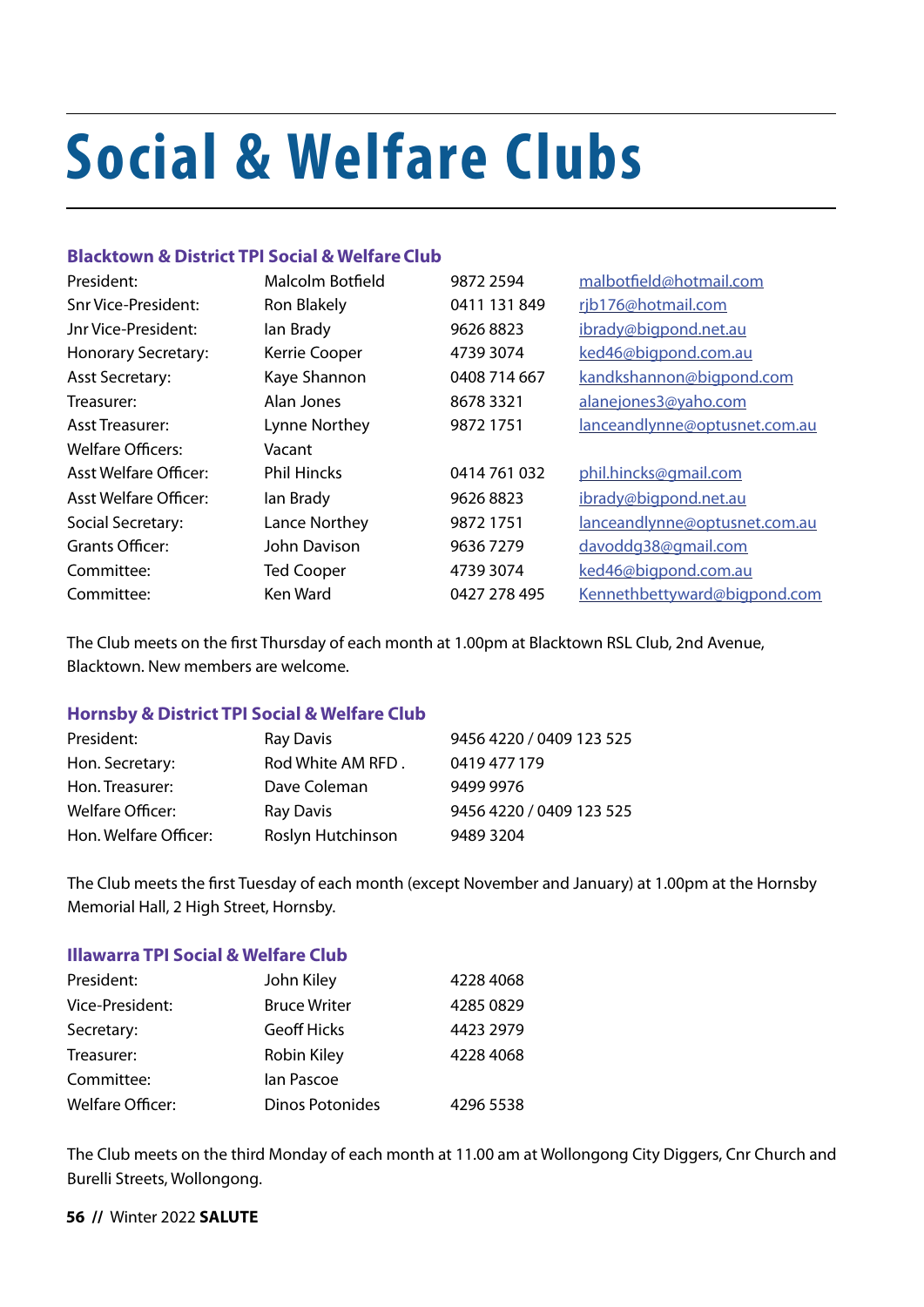# **Social & Welfare Clubs**

#### **Nowra & District TPI Social & Welfare Club**

| President:                | Jack Doulis               | 0402 584 041           |
|---------------------------|---------------------------|------------------------|
| Senior Vice-President:    | Ernie Payne               | 0410 415 668           |
| Jnr Vice-President:       | <b>Howard Van Dervord</b> | 4443 2840/0419 238 024 |
| Secretary:                | Leanne Wehmeier           | 4443 4038              |
| Treasurer:                | Mick Carden               | 0402 444 315           |
| Welfare Officer: (North)  | Ernie Payne               | 0410 415 668           |
| Welfare Officer: (South)  | Jack Doulis               | 0402 584 041           |
|                           | <b>Howard Van Dervord</b> | 4443 2840/0419 238 024 |
| <b>Publicity Officer:</b> | Simon Carr                | 4443 4038              |
| Social Secretary:         | Di Falconer               | 0422 298 211           |

The Club meets on the third Tuesday of each month at 11.00am at Nowra Veterans Wellbeing Centre, 1/19 Nowra Lane, Nowra.

#### **South Western Sydney TPI Social & Welfare Club**

| President:              | Keith Gorsuch JP       | 9825 2298                |
|-------------------------|------------------------|--------------------------|
| Vice-President:         | Norman Crane           | 9825 2321                |
| Secretary:              | Maria Scragg           | 0417 442 830             |
| Treasurer:              | Alan Graham            | 0435 084 246             |
| Social Secretary:       | <b>Terry Westerway</b> | 0422 581 946             |
| <b>Welfare Officer:</b> | <b>Rodney Hoult</b>    | 4647 8010 / 0419 168 074 |

The Club meets on the second Tuesday of each month, except January, at different locations. Please contact one of the above for details of location.

**Would office bearers kindly check details recorded for their club and advise Sara Thorne of any changes or corrections at the TPI office on (02) 9235 1466 Monday - Wednesday, 9am - 4pm or via email on office@tpinsw.org.au**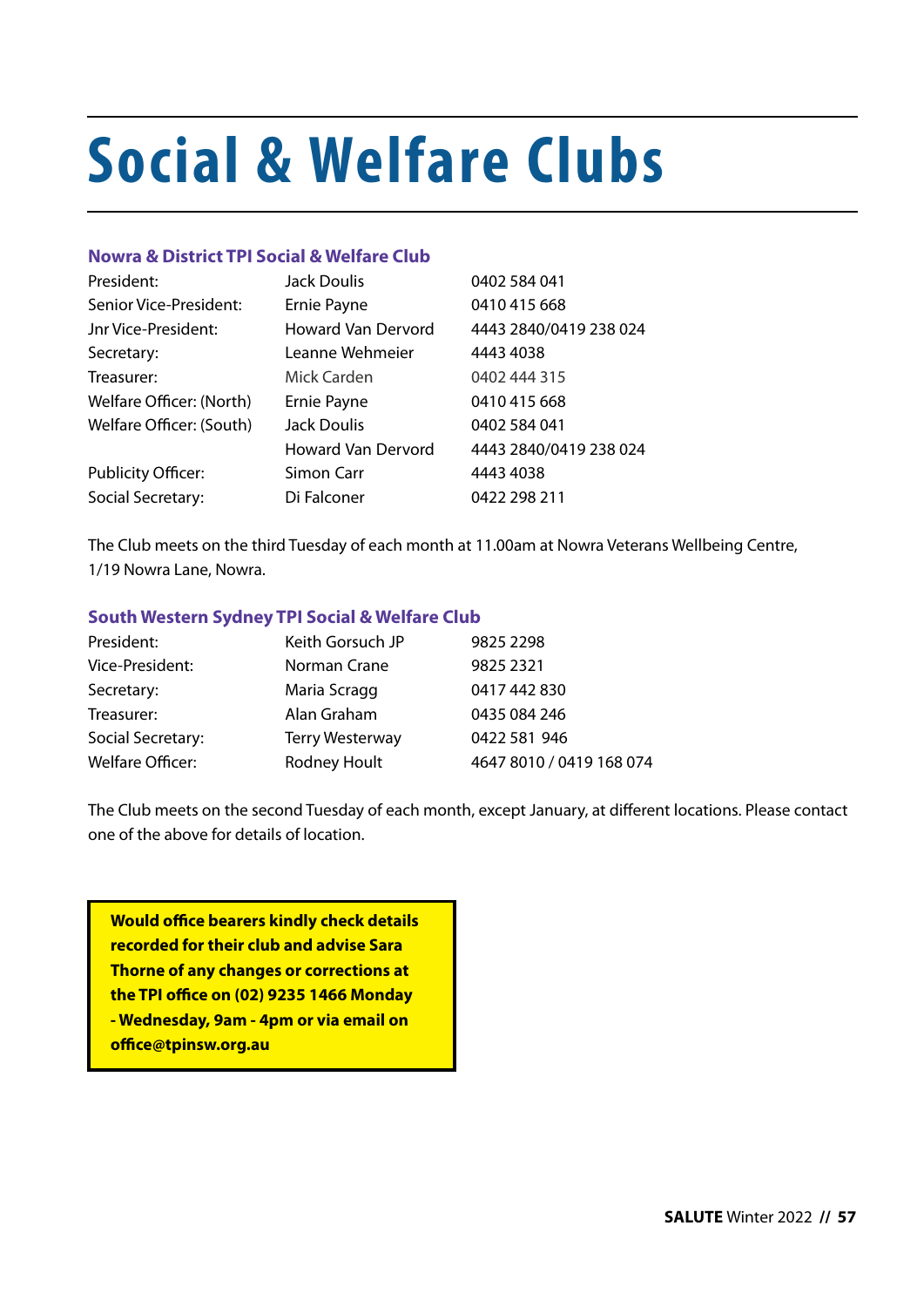

*Blacktown & Districts TPI Social & Welfare Club's February BBQ with the colour theme red.*

# **Invitation: Totally and Permanently Incapacitated (TPIs) & Special Rate (SR) Veterans**

**The Blacktown & District TPI Social & Welfare Club's members invite TPIs/Special Rate (SR) to come and experience our club.**

**The club meets at 1:00 pm on the first Thursday of each month at Club Blacktown (formally the RSL club).**

#### **This invitation stands for our general meetings.**

Prior to the monthly general meetings, members and wives/carers meet in the Villaggio restaurant to socialise (about 11:45am). Meetings are held in a room set aside on the day. Post-meeting members are treated to cold or hot drinks and more socialising in the Villaggio restaurant.

If attending a meeting contact Ian Brady

[ibrady@bigpond.net.au](mailto:ibrady@bigpond.net.au) to arrange a member to meet & greet you or just walk in.

The club is the most active TPI Social & Welfare Club in the state, with a different activity each month which could be a meet at a point of interest/ event or a day coach trip.

- Social events are subsidised.
- Longer 3-day country tours are also conducted once per year.
- The purpose of this invitation is to encourage TPIs to join our club and participate and socialize.
- You are encouraged to join the TPI Association of NSW to give it strength in numbers when dealing with government.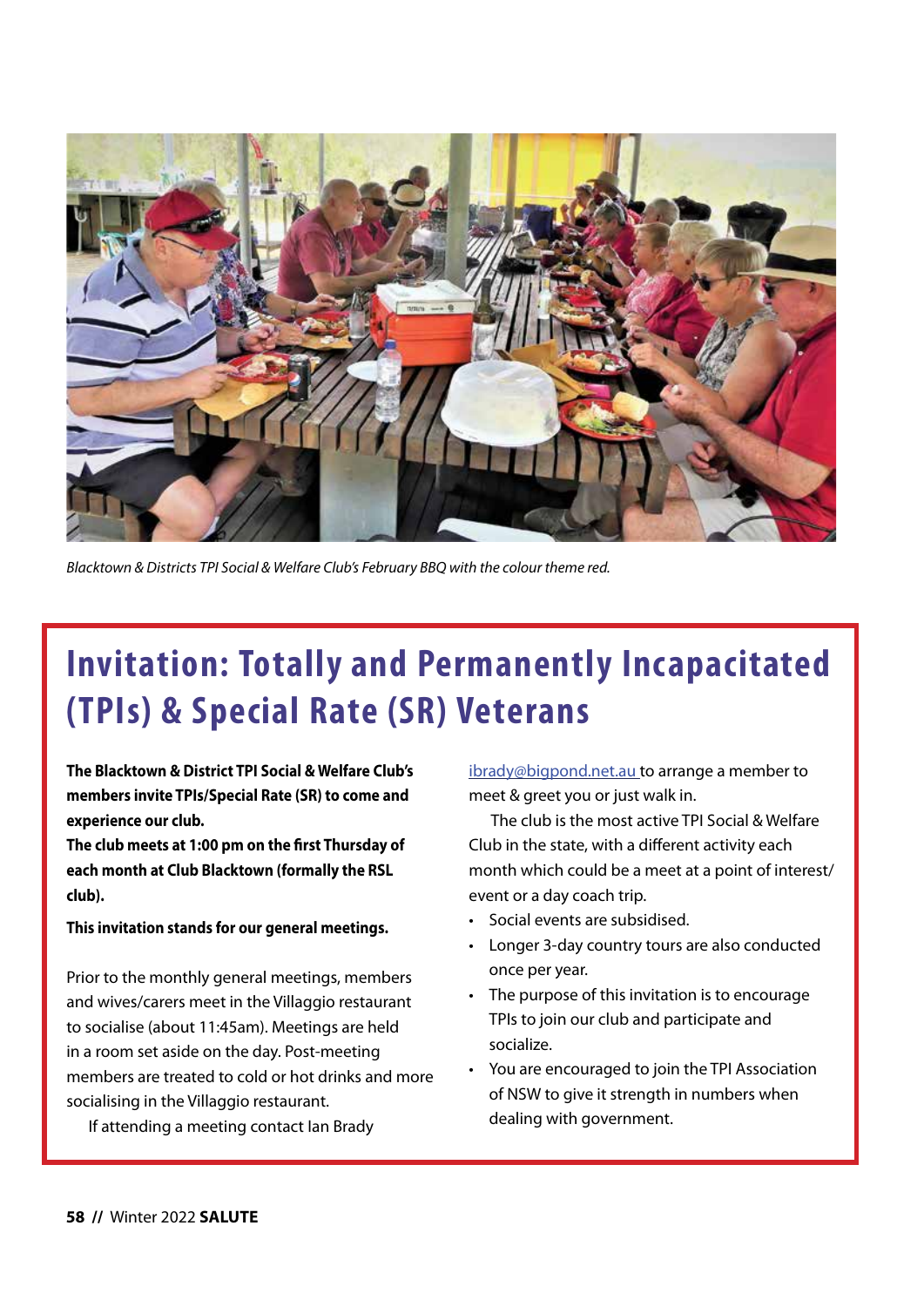# **Social & Welfare Club Reports**



*Blacktown & Districts TPI Social & Welfare Club March lunch at the Fiddler at Rouse Hill* 

### **Blacktown & Districts TPI Social & Welfare Club**

Obviously people are pleased to be making contact again after so much Covid time being locked away at home.

Our annual Barbeque at Plough and Harrow Park started the year off with so many people joining us. We had 50 people for this event and everyone wearing RED. Our lunch was barbeque chicken, salads and fruit, but the morning tea of scones, cakes and biscuits, all home-made, got everyone's attention. The urn boiled away all day so there was as much tea and coffee as anyone could drink. It is a great way for our group to catch up after being separated over the Christmas break, and it is always relaxing to sit around and just chat.

Our March outing to The Fiddler at Rouse Hill was a very damp affair. We had booked the verandah, but it rained so heavily that day the staff moved us into one of their rooms and we were stepping over buckets trying to keep the floor dry. We were determined not to cancel our outing and it was amongst those days of extremely heavy rain, but by the time we were leaving the sun came out so it ended well. The Fiddler has a two for one meal deal for seniors during the week and our 52 members were really full by the time we had finished our lunch. Everyone was really impressed with their meal and said we should go there again which is a good advertisement.

April is always a quiet month for us with school holidays, Easter and Anzac Day so our next outing is a boat trip around Sans Souci area in May.

Any TPI and partner is welcome to join us, we always have a lot of fun and make the most of every monthly outing. We meet on the first Thursday of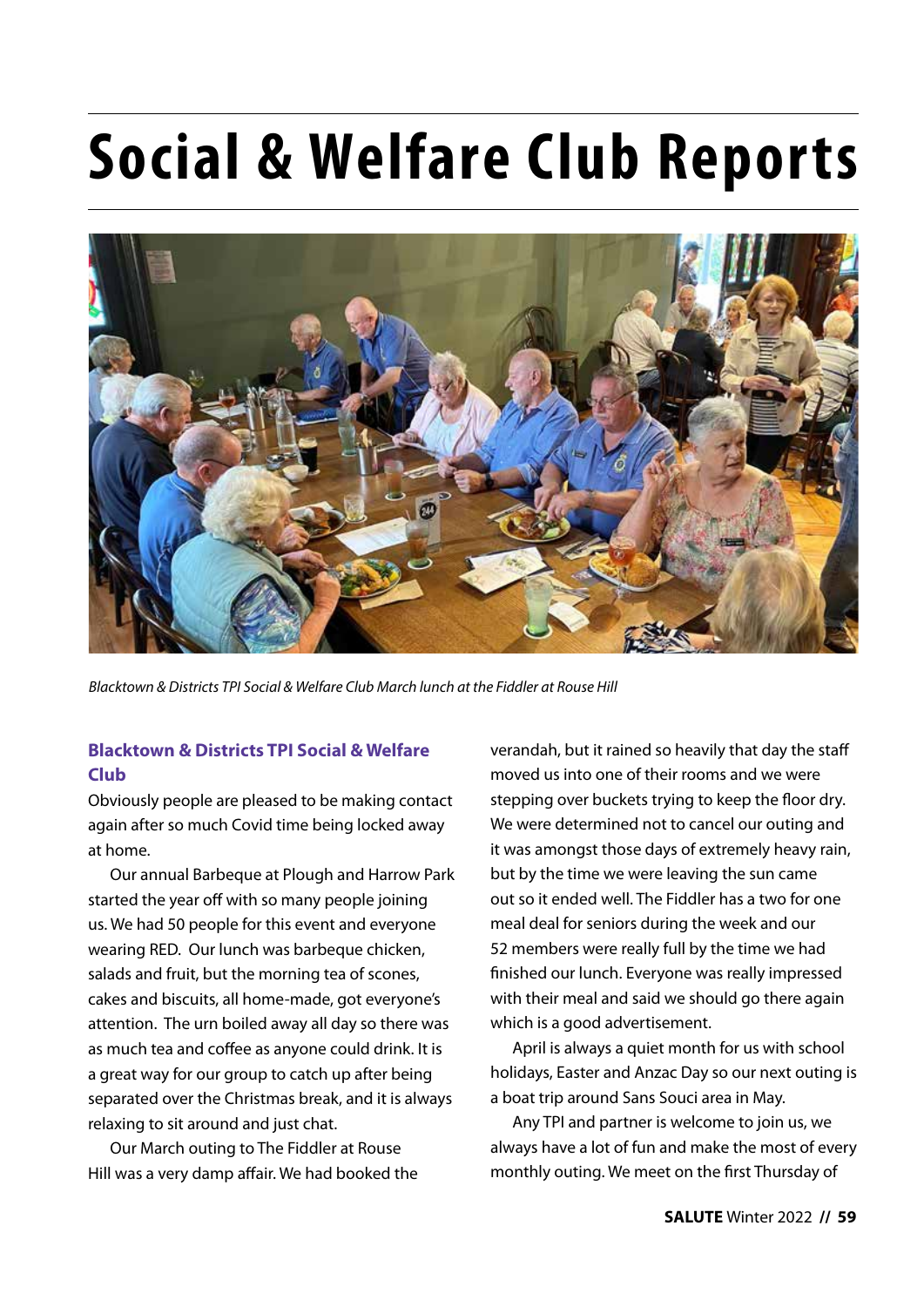the month at Club Blacktown (RSL) at 1pm followed by coffee or drinks so it is a good way to spend your afternoon. New members are always welcome.

As a final note we remember two of our members who have recently passed away, Colin Doust and Doug Brian. Colin had been a Board member with the TPI Association, The Train at St Marys and our information person at Blacktown TPI; we could always ask him any question and he knew the answers.

Doug Brian was an ex-president at Blacktown TPI and had been a member of our group for many years. Both of these members will be sadly missed and our sincere thoughts are with Pam Doust and family and Barbara Brian and family at this very sad time.

## **Lance and Lynne Northey**

**Phone: 0411 221 921**

### **Nowra & District Totally & Permanently Incapacitated (TPI) Social & Welfare Club**

Are you a Military TPI looking for social interaction? Come and join us.

We are seeking new members. We hold our meetings at the Nowra Veterans Wellbeing Centre, 1/19 Nowra Lane, Nowra, on the third Tuesday of each month at 11am as well as having social outings and lunches.

For more information contact the **Leanne Wehmeier Secretary Mobile: 0419 464 313.**

### **Blacktown and Districts TPI Social and Welfare Club Registration No: C.C.2781 ABN: 26159 824 822**

The Club meets Monthly on the first Thursday of each month (except January) at Blacktown RSL Club 40 Second Ave Blacktown at 1:00pm.

Our Club membership is open to all TPI Veterans (including Veterans under the MRC receiving the Special Rate of Disability Pension), and welcomes their Carers/Wives/ Partners and Friends.

To join the Club a Veteran must be a subscribing member of the TPI Association of NSW Ltd.

In addition to Monthly Meetings the Club arranges subsidised functions generally each month. These could be a Coach Trip, Luncheon, BBQ, or a meet up at a point of interest.

The Club's Welfare Officers also keep in contact through Hospital and Home visits to those who cannot make the Meetings or Functions.

A Newsletter is also distributed quarterly to all members, either by email or "snail mail"

For further Information, please contact **John Davison**

**Committeeman Mobile: 0411 737 446 or Email: davoddg38@gmail.com**